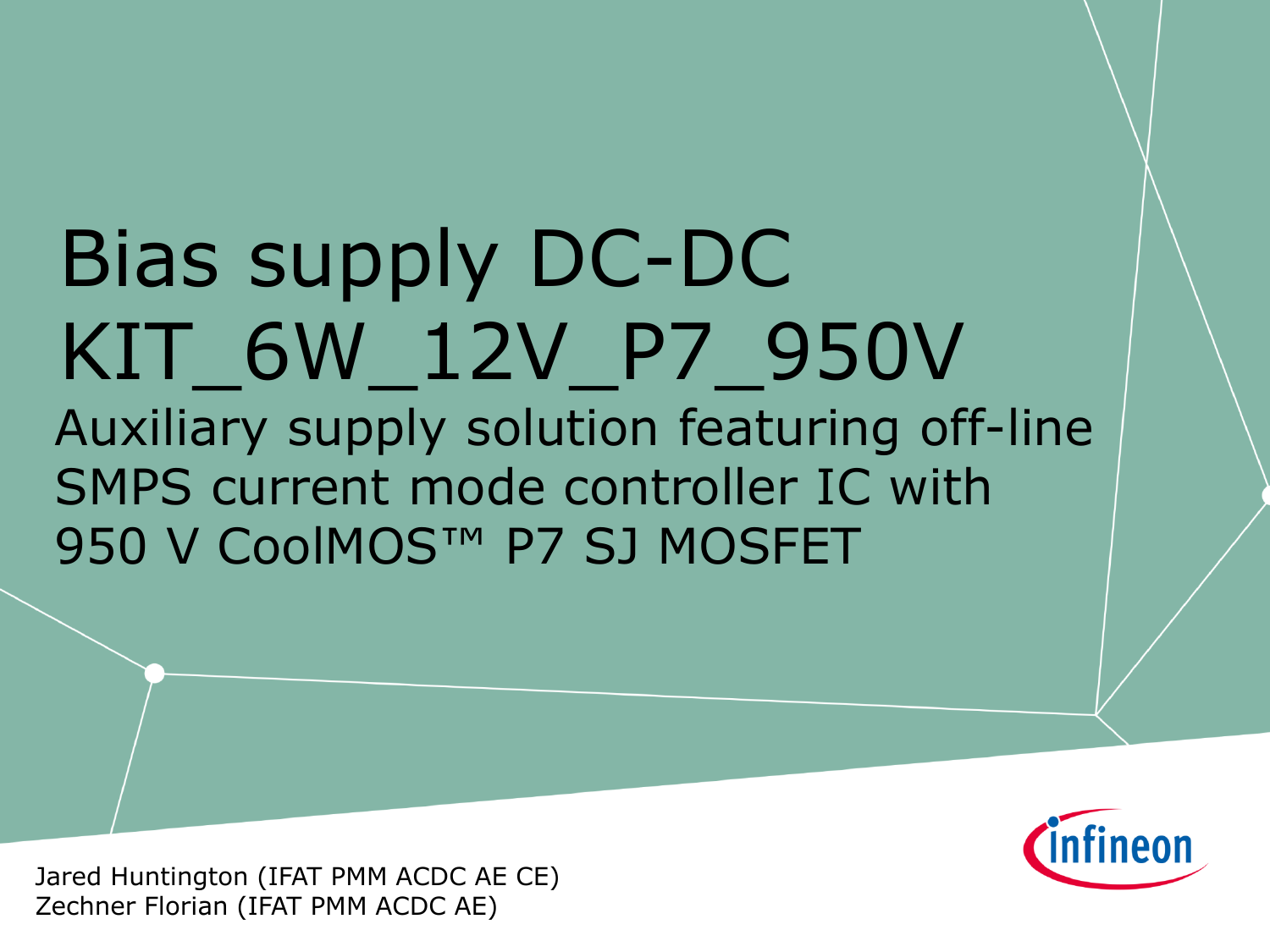## Description KIT\_6W\_12V\_P7\_950V



### **Ordering code: KIT\_6W\_12V\_950V**

#### **Board components**

- › Quasi-resonant flyback PWM controller (ICE5QSAG)
- 950 V CoolMOS™ P7 SJ MOSFET (IPU95R3K7P7)

#### **Board specifications**

- $\rightarrow$  Input voltage: 90 V<sub>DC</sub> 400 V<sub>DC</sub>
- $\rightarrow$  Output voltage: 12  $V_{DC}$  (prim. and sec. side)
- $\rightarrow$  Output power max.: 6 W (prim. + sec. side)

#### **To be used with the following boards**

- › EVAL\_800W\_ZVS\_FB\_CFD7
- › EVAL\_2KW\_ZVS\_FB\_CFD2
- › EVAL\_2KW\_ZVS\_FB\_CFD7
- › EVAL\_2.5KW\_CCM\_4PIN
- EVAL 2K5W CCM 4P

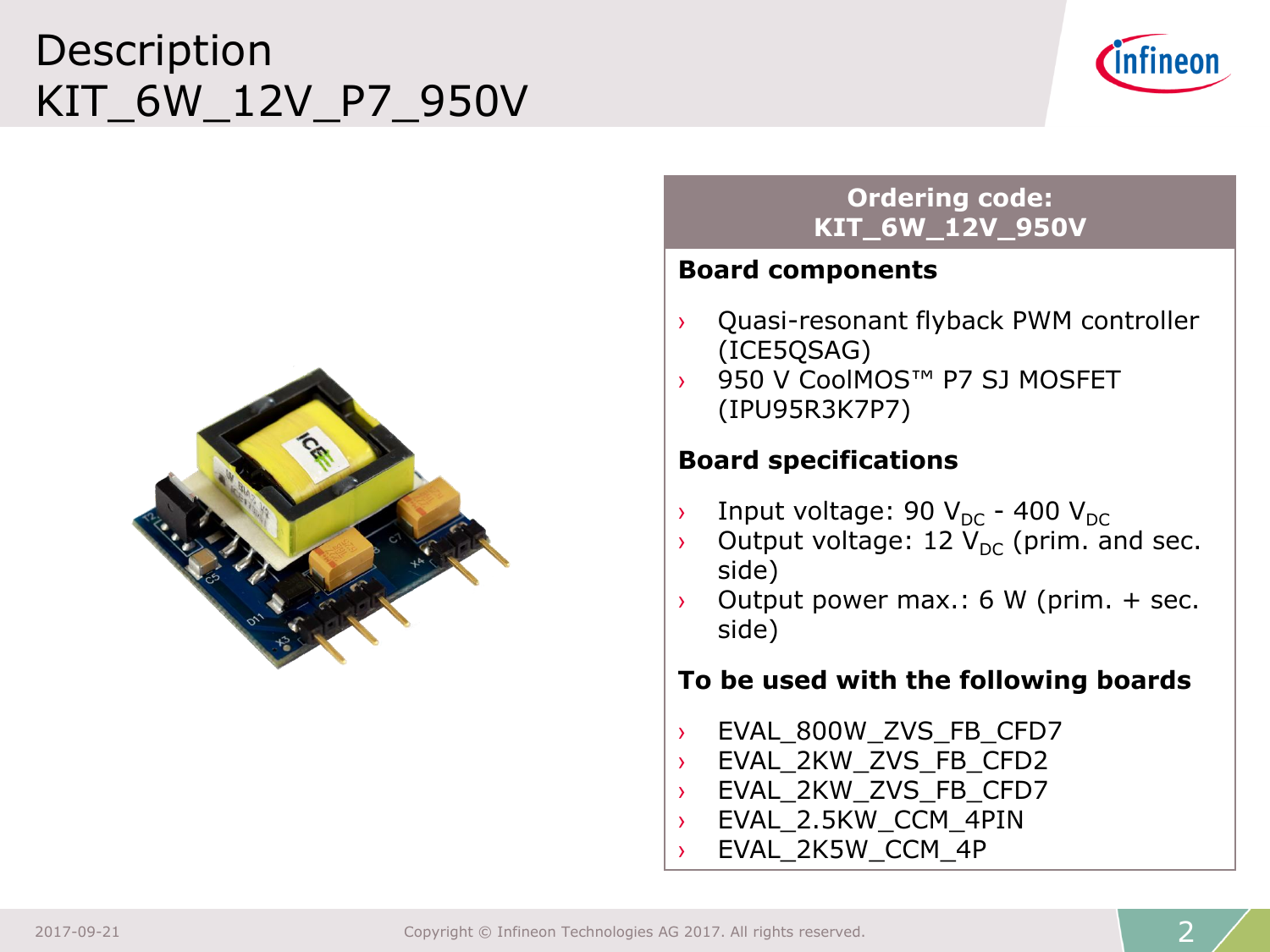

#### **ICE5QSAG**

### **Description:**

Infineon latest 5<sup>th</sup> generation quasi-resonant flyback PWM controller offers high performance and comprehensive suite of protection to increase system robustness.

### **Summary of features:**

- › Novel quasi-resonant switching scheme
- › Rapid and adjustable start-up with cascode configuration
- › 2 level selectable active burst mode level
- › Built-in digital soft-start
- $\rightarrow$  Cycle by cycle peak current limitation
- $\rightarrow$  Digital frequency reduction with decreasing load for higher efficiency
- › Adjustable line input over-voltage and brown IN/OUT protection
- $V_{\text{CC}}$  and CS pin short to ground protection
- $\rightarrow$  OLP, output short, output over-voltage, OTP with hysteresis and V<sub>CC</sub> over/under voltage protection
- › Auto-restart for all protection features

### **Benefits:**

- › High efficiency with latest CoolMOS™ P7 SJ MOSFET family and quasi-resonant switching scheme
- $\rightarrow$  Auto-restart recovery scheme to minimize interruption to system operation
- $\rightarrow$  Extensive protection coverage to increase system robustness
- $\rightarrow$  Rapid start-up performance with cascode configuration

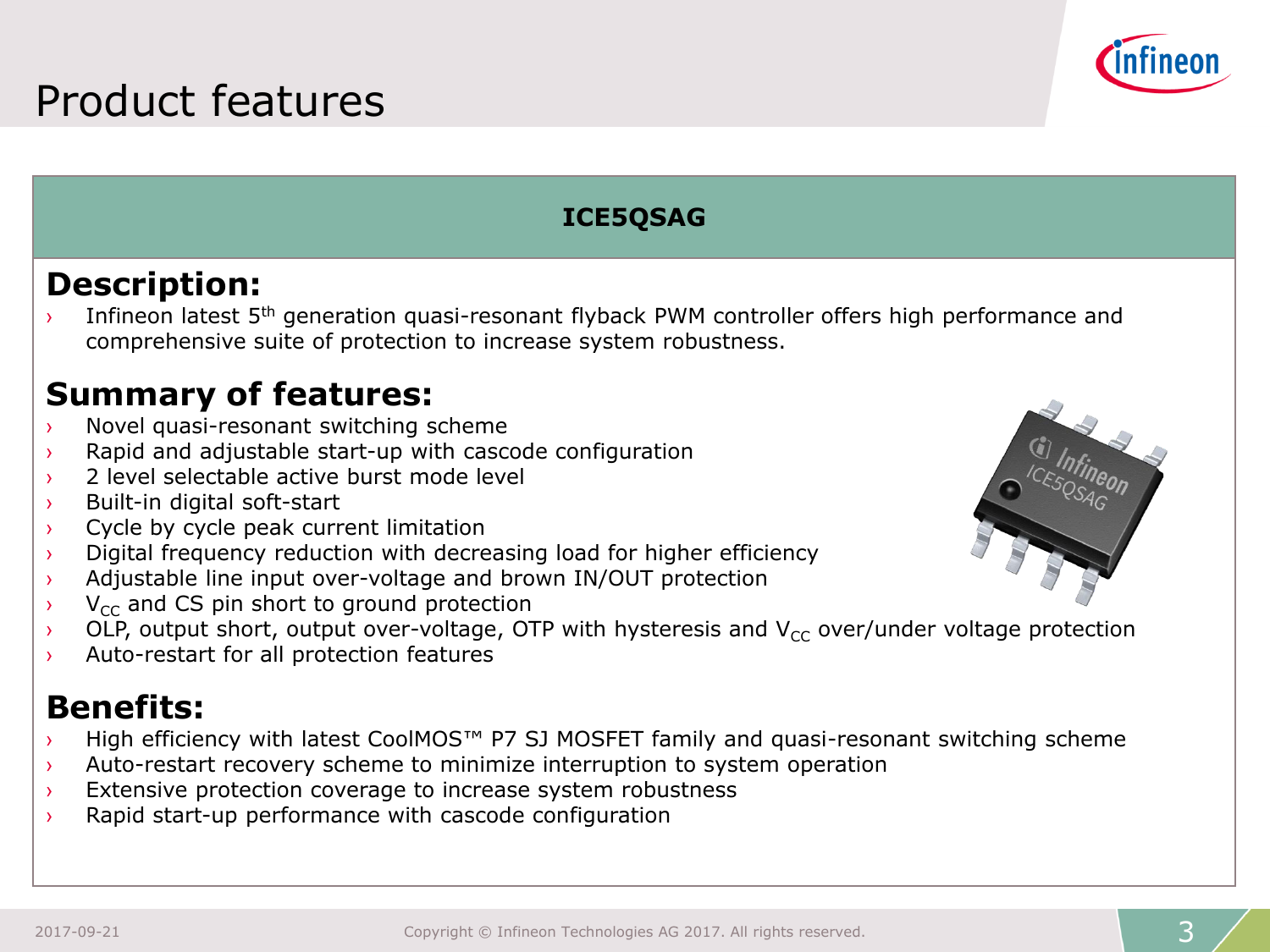

## **Schematic**

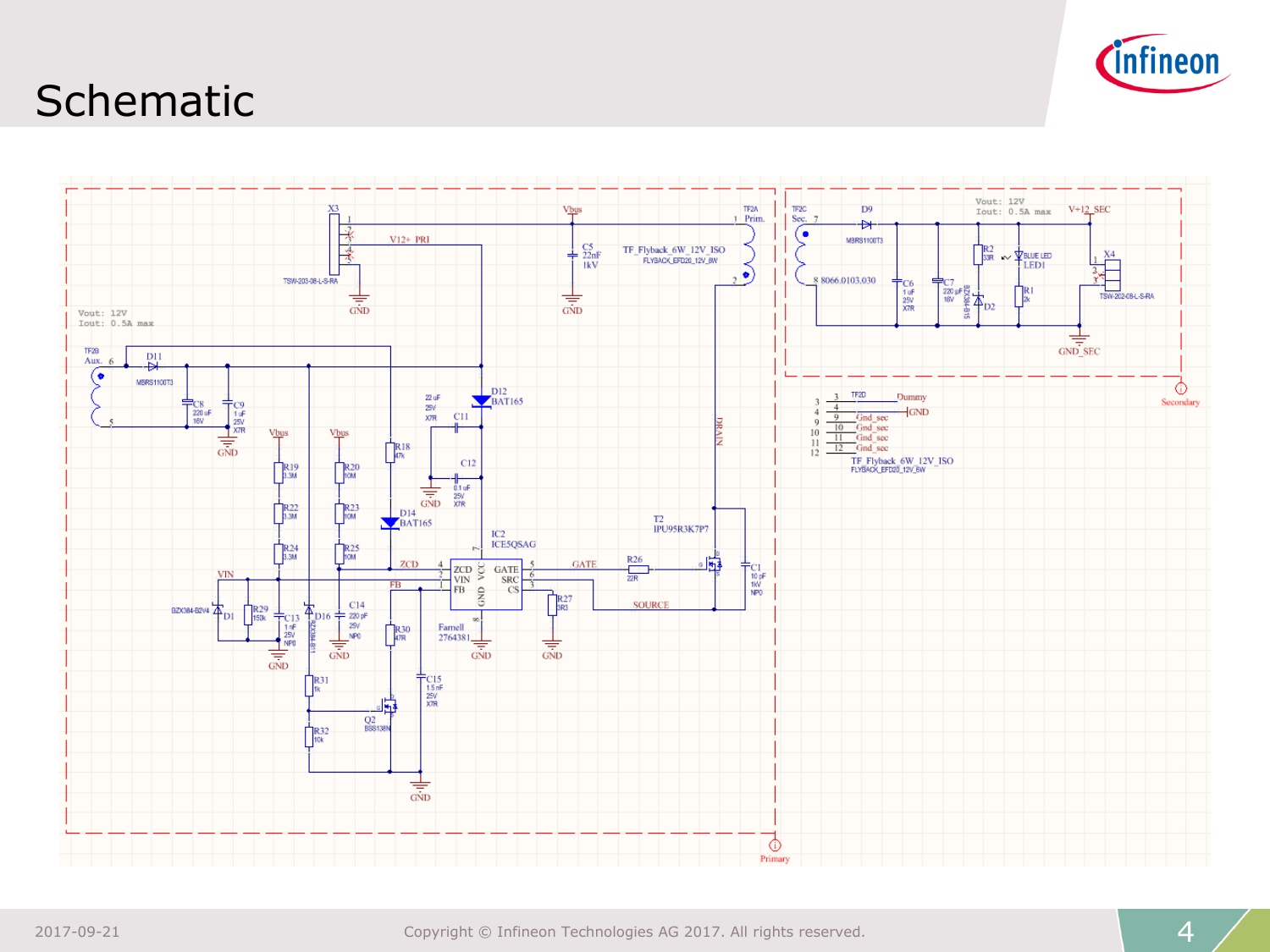## Base board KIT\_6W\_12V\_P7\_950V





#### **Ordering code: KIT\_6W\_12V\_P7\_950V**

Auxiliary supply solution featuring off-line SMPS current mode controller IC with an 950 V CoolMOS™ SJ MOSFET

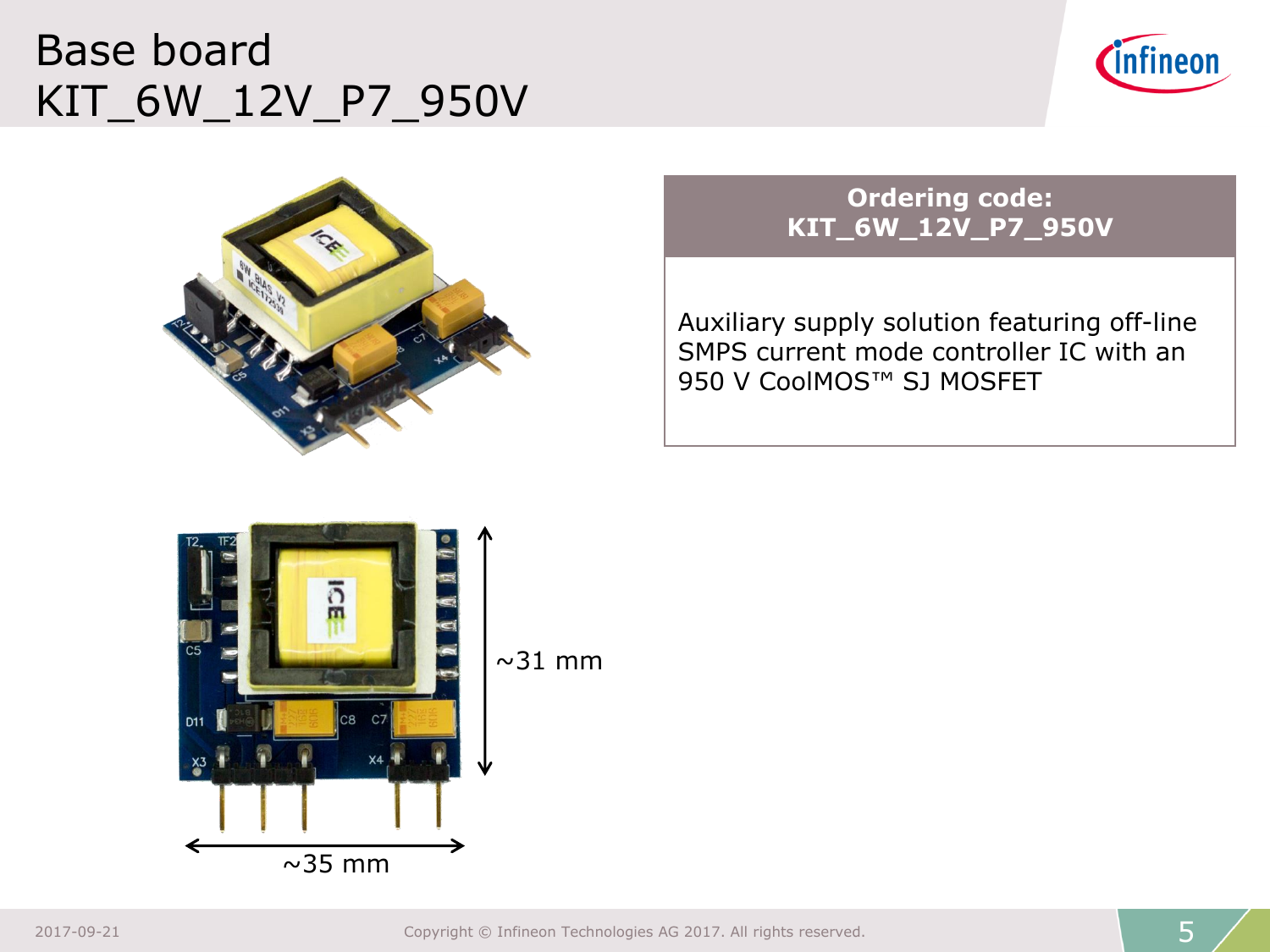## Support



| <b>Technical</b><br><b>Material</b> | > Application Notes<br>> Simulation Models<br><b>Datasheets</b><br>$\geq$<br>> PCB Design Data | KIT 6W 12V P7 950V<br>У             |
|-------------------------------------|------------------------------------------------------------------------------------------------|-------------------------------------|
| Evaluation<br><b>Boards</b>         | > Evaluation Boards<br>> Demoboards<br>> Reference Designs                                     | > www.infineon.com/evaluationboards |
| <b>Videos</b>                       | > Technical Videos<br>> Product Information<br><b>Videos</b>                                   | > www.infineon.com/mediacenter      |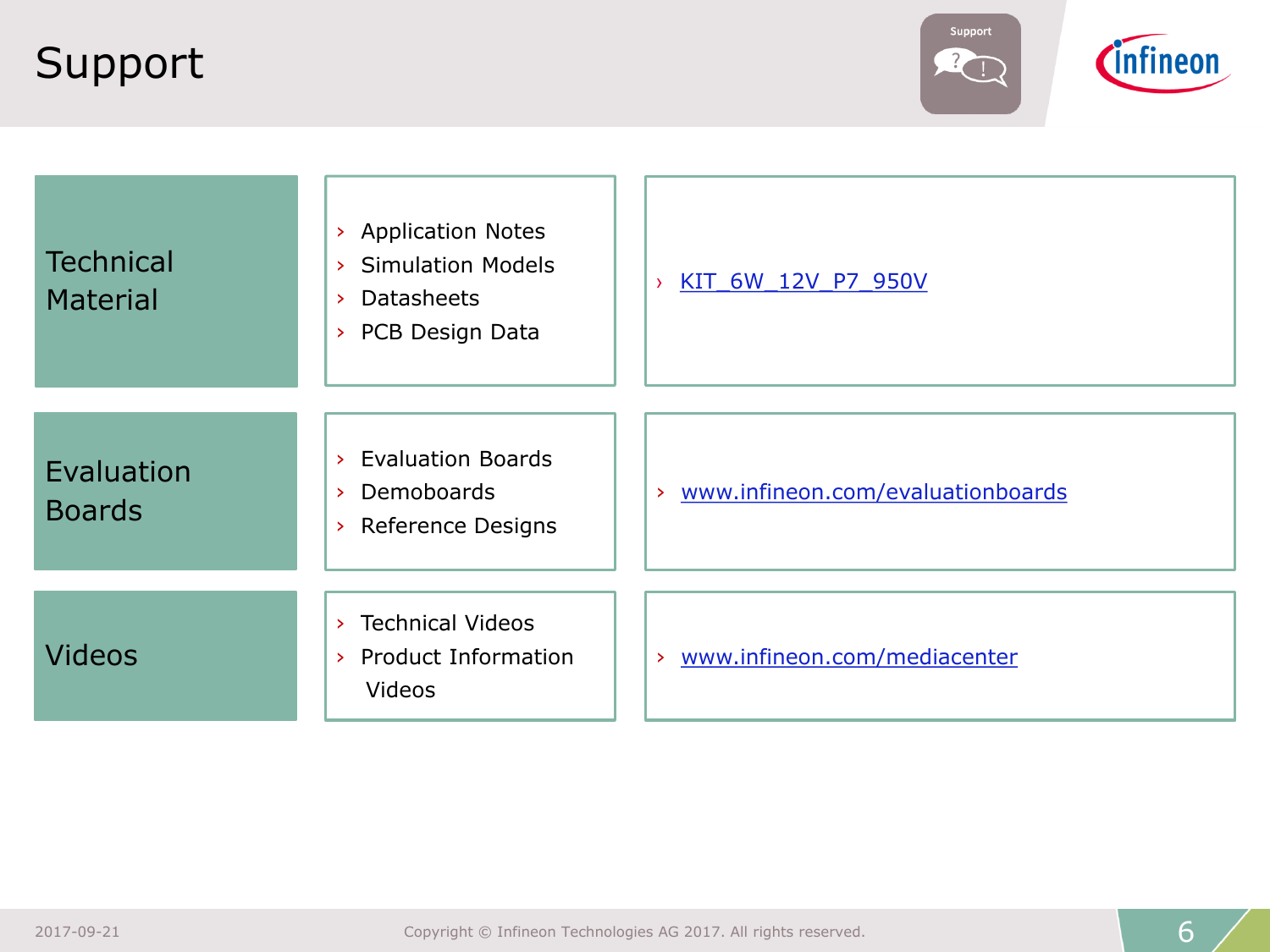## Support Online tools and services







Products Power m. Power Overview Applications Automotive System IC Power MOSFET ESD & EMI **IGBT** Tools **4** Microcontroller Smart Low-Side & High-Side Switches Support RF & Wireless Control Technology Linear Voltage Regulator Security IC DC-DC Converter Sensor **LED Driver | Lighting ICs Smart Card IC** Silicon Carbide (SiC) Interface High Power Thyristors & Diodes **Transistor & Diode** Motor Control & Gate Driver AC-DC Supply

News & Tweets

2017-09-21 Copyright © Infineon Technologies AG 2017. All rights reserved.